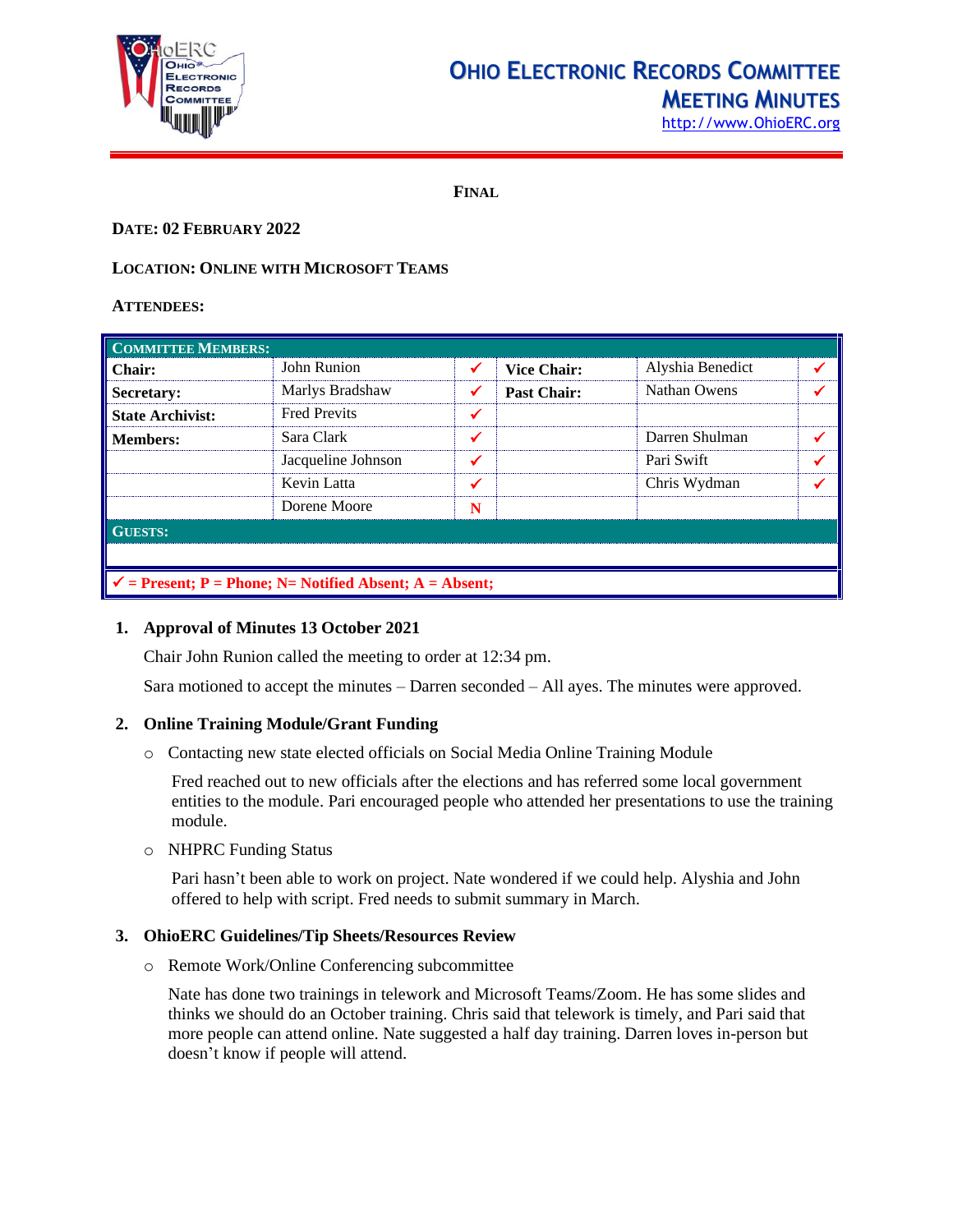

John said our April meeting will still be online. Jacky said she is still not allowed to travel. John said we will keep a Microsoft Teams option even when meeting in person.

# **4. Posting to WordPress Site**

Volunteers added. Posting ideas are on Google Drive. Alyshia says she sets reminders on her calendar to remind herself to post.

# **5. State Archives Update**

Fred said that Kevin continues to add records and items to Preservica.

OHRAB is accepting applications for regrants. Grants of \$500 to \$5,000 are available to archival institutions to fund projects to preserve and/or provide access to Ohio's historical records. Applications are due March 31. More information is available at: [https://ohrab.org/2022-ohrab](https://ohrab.org/2022-ohrab-regrants-opportunity/)[regrants-opportunity/.](https://ohrab.org/2022-ohrab-regrants-opportunity/)

OHRAB is accepting applications for its Spring 2022 Professional Development Scholarships through February 15. More information is available at: https://ohrab.org/professional-developmentscholarships/.

# **6. Membership Committee Update**

o New Members

Alyshia sent applications to potential new members, but they haven't been returned yet. One person is working on getting a supervisor recommendation and is interested in a virtual option for attendance. Alyshia will tell him that virtual will be an option for at least the next year.

## **7. Website Committee Update**

- o Website statistics for 4th quarter 2021
	- October: 303 visitors, 803 page views
	- November: 156 visitors, 326 page views
	- December: 144 visitors, 360 page views
	- **4 th Q/total: 603 visitors/ 1489 page views** 
		- $\bullet$  (-236/-887 from 3<sup>rd</sup> quarter)
	- **2021/total: 2804 visitors, 6934 page views** 
		- (-458/-721 from 2020)

Chris told us that visits are driven by blog posts. The day before our meeting (after a new blog post went up) was one of the busiest since 2020.

o FeedBurner to Mailchimp

Chris is moving from FeedBurner to Mailchimp, which has more functionality.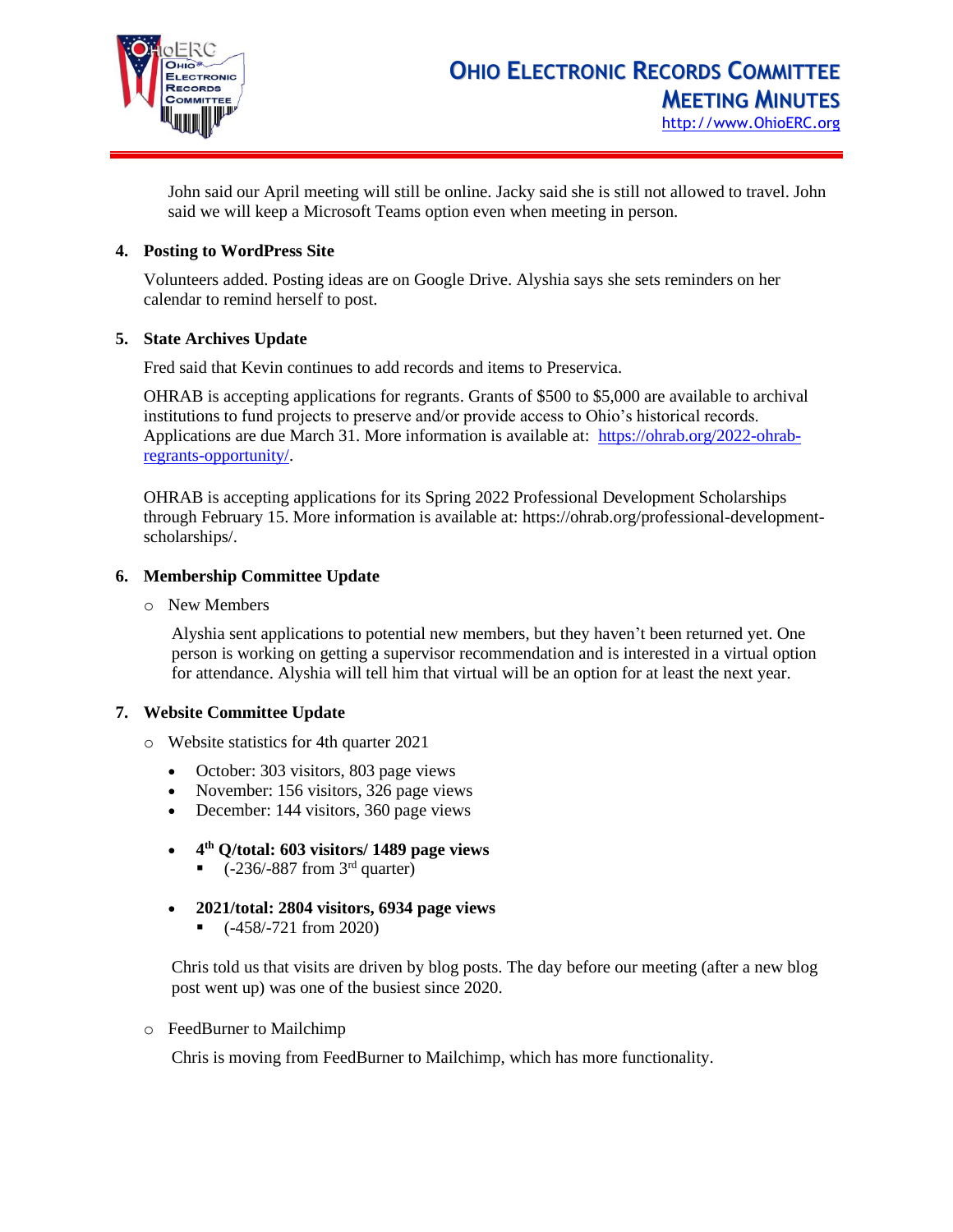

o Master Spreadsheet for Tip Sheet and Guidelines

Nate has made a Google Drive spreadsheet and will divide among subcommittee. Chris has updated some of the broken links. Chris will use Jetpack to see what links are being used.

# **8. Outreach Committee Update**

o Developing Polling

The first test poll was successful, and Chris will do another. The results are available through the admin login and are not deleted unless we delete it. He can also clone a poll to redo it. Nate asked about a separate area on the site for polls. Chris thinks that we can customize Mailchimp in ways that may make the current tool redundant.

## **9. Brainstorming Sessions**

John would still like to float some future meetings to the different regions.

John again stressed the importance of volunteering for projects. More people volunteering is always better.

John encouraged everyone to look at the legal updates that Dan Noon and Marlys sent to the group. Nate asked about any ongoing bills. John will check with CARMA for updates.

Nate brought up Office 365 implementation and how it affects records retention. Pari said we should approach this within the next year.

Pari said that NAGARA is in Salt Lake City this year

[\(https://www.nagara.org/AnnualConferences/Annual\\_Conferences\\_Home/Annual%20Conferences/](https://www.nagara.org/AnnualConferences/Annual_Conferences_Home/Annual%20Conferences/Home.aspx?hkey=623f85c9-0769-4762-ab57-ca49e55fc1e5) [Home.aspx?hkey=623f85c9-0769-4762-ab57-ca49e55fc1e5\)](https://www.nagara.org/AnnualConferences/Annual_Conferences_Home/Annual%20Conferences/Home.aspx?hkey=623f85c9-0769-4762-ab57-ca49e55fc1e5) and that Erica Toelle will address Office 365. Pari will start work on an outline to break into manageable chunks. John said they are rolling out Office 365 and will ask his IT for information to share with Pari and the committee. Pari said it all starts with a seat at the table.

## **10. Review New Action Items**

John adjourned the meeting at 2:31 pm.